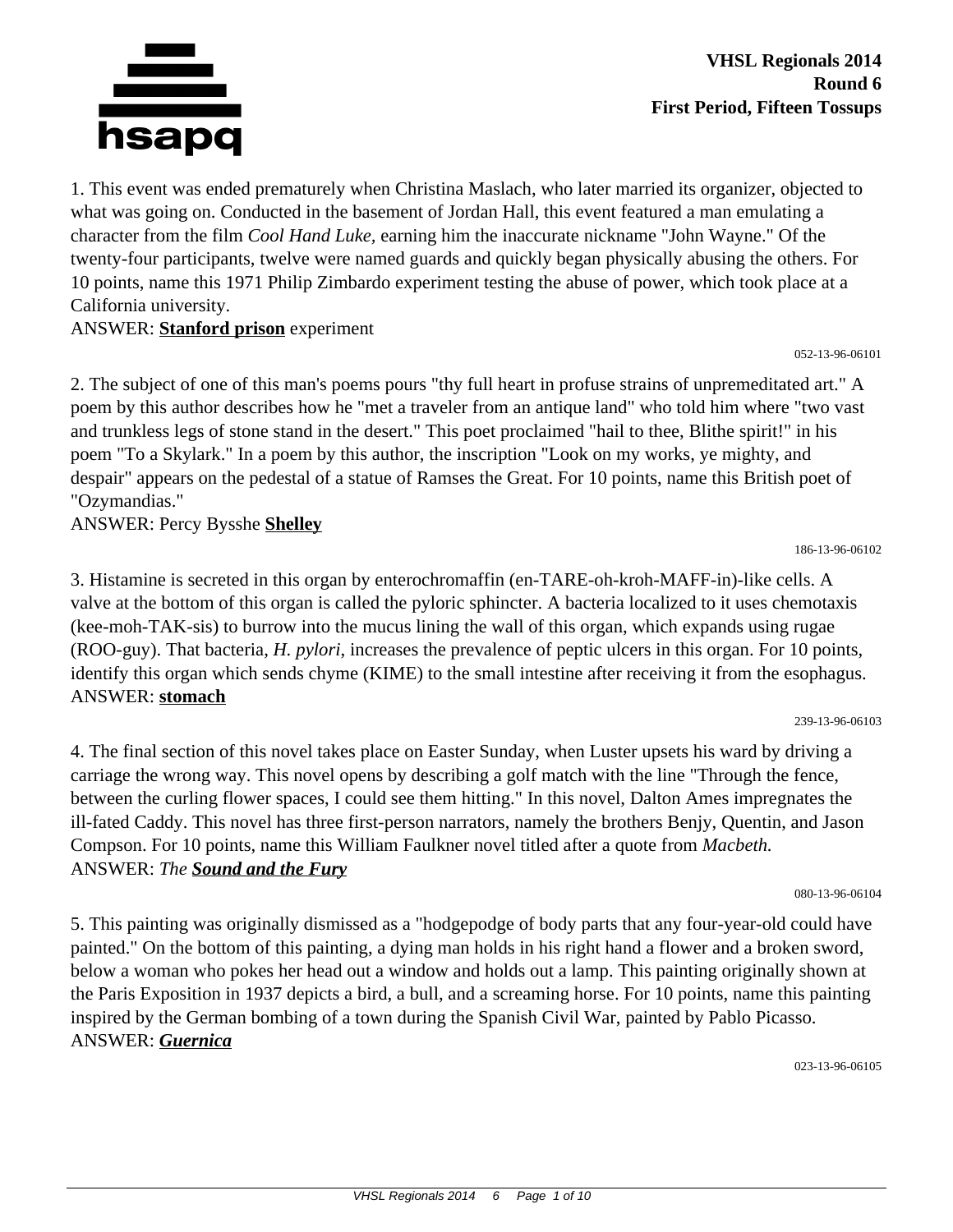6. Johannes Brahms's third piece in this genre repeatedly references the "fate" motif of Beethoven's Fifth Symphony. Frederic Chopin wrote a piece in this genre whose third movement is a famous funeral march. Ludwig van Beethoven's pieces in this genre include the difficult "Appassionata" and one titled "quasi una fantasia" nicknamed for the moonlight on Lake Lucerne. For 10 points, name these pieces for a solo keyboard instrument traditionally contrasted with rhythm-dominated toccatas. ANSWER: **piano sonata**s [prompt on **sonata**s]

080-13-96-06106

7. The protagonist of this story is the author of an epic about Frederick the Great and has a vision of Socrates's dialogue with Phaedrus under a tree. A writer in this story eats overripe strawberries shortly before watching Jashu push his sickly companion down into the sand. In this story, the writer Gustav von Aschenbach succumbs to a cholera outbreak in a city where he lingers to admire the fourteen-year-old Tadzio. For 10 points, name this Thomas Mann novella set in a northern Italian city. ANSWER: *Death in Venice* [or *Der Tod in Venedig*]

080-13-96-06107

8. The Euler-Mascheroni (OY-lur mash-uh-ROH-nee) constant is the limit of the difference between this function and the harmonic series. The coefficients of its Taylor series centered at one are the terms of the alternating harmonic sequence. Its derivative is "one over x". The value of this function applied to a product of numbers equals the sum of this function applied to each number separately. Its base is approximately 2.718. For 10 points, name this function inverse to the exponential function. ANSWER: **natural log**arithm [or **base-e log**arithm]

121-13-96-06108

9. This object is used in a 1995 film by Chase Meridian, who is chastised for confusing it with a "beeper." In an earlier film, it is displayed at a press conference in response to Alexander Knox's question "how do we call him?" At the end of a later film, this object is shown being destroyed with an axe under the words "condemn me, set the dogs on me." In a 2005 film, this object is first conceived when Carmine Falcone (fal-COH-nee) is tied to a searchlight prior to the arrival of police. For 10 points, name this device which projects an image onto the clouds in *The Dark Knight.* ANSWER: the **Bat-signal**

019-13-96-06109

10. This city is the headquarters of the organization that administers Earthwatch, an environmental information clearinghouse among governments. This home of the United Nations Environment Program is five miles north of a national park with the same name that includes an "animal orphanage." This city receives water from the Sasumua (sah-suh-MOO-uh) Dam, which dams the Tana River. At least sixty-seven people were killed in this city's Westgate Mall by al-Shabab gunmen in 2013. For 10 points, name this capital city of Kenya. ANSWER: **Nairobi**

030-13-96-06110

11. On this exact date, a president gave a speech containing a last minute line about "inevitable triumph" added by Harry Hopkins. A vote taken on this day featured a sole dissent from Jeannette Rankin and passed 388 to 1 in the House of Representatives. On this day, a speaker noted that American forces had been attacked on Wake Island. That speech begins by noting the previous day "will live in infamy." For 10 points, give the exact date of the United States declaration of war on Japan in World War II, which occurred the day after the Pearl Harbor attacks.

ANSWER: **December 8, 1941** [prompt on partial answer]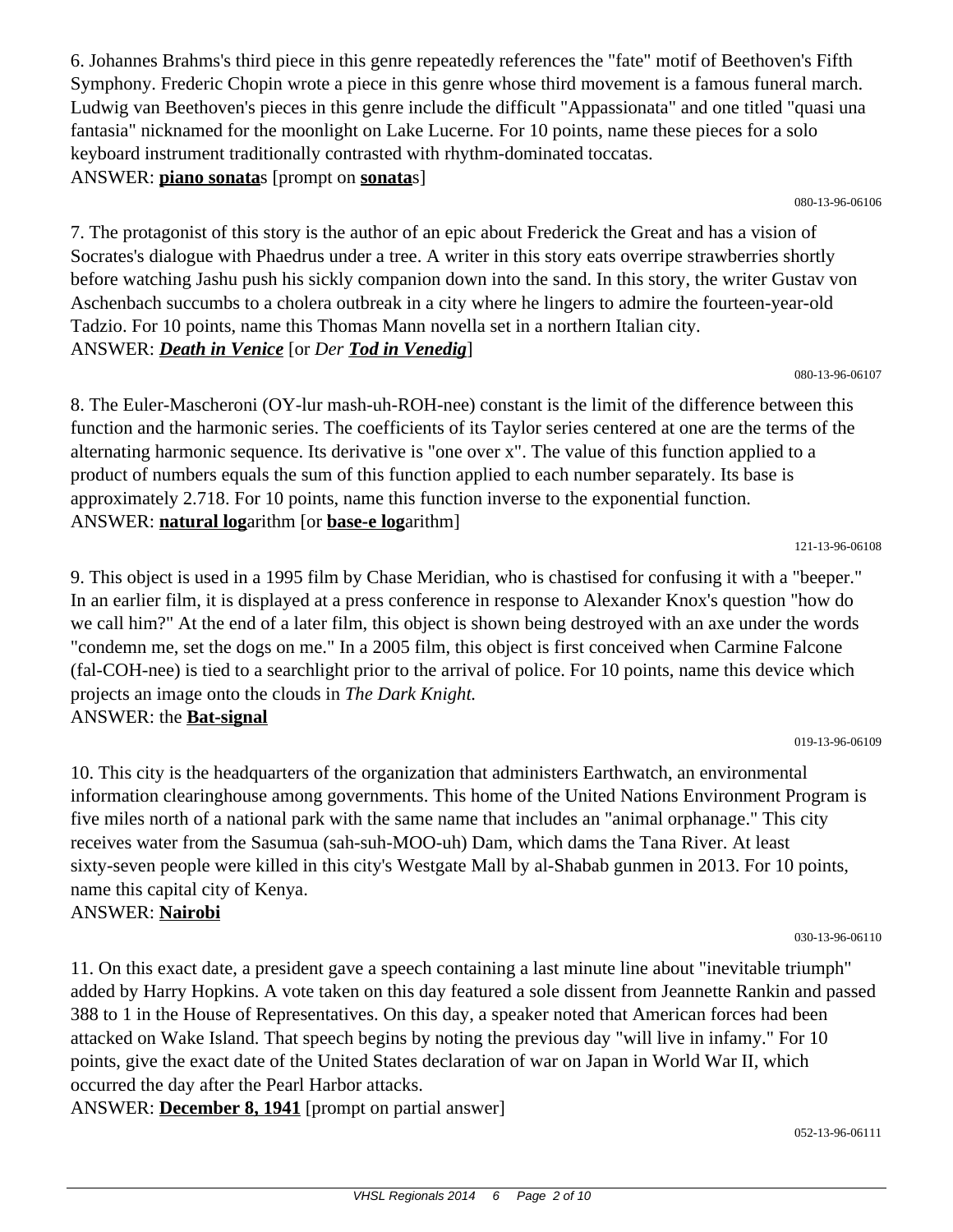12. This poem describes "a gaze blank and pitiless as the sun" belonging to "a vast image out of Spiritus Mundi." This poem describes a "blood-dimmed tide" covering the world and opens, "Turning and turning in the widening gyre, the falcon cannot hear the falconer." This poem concludes by asking "what rough beast, its hour come round at last, slouches towards Bethlehem to be born?" For 10 points, name this apocalyptic poem by William Butler Yeats.

ANSWER: "The **Second Coming**"

014-13-96-06112

13. These objects are slowed by viscous drag in a dashpot. They are described by a second-order differential equation with characteristic frequency equal to the square root of k over m. A mass hanging from one of them will be displaced by a distance of m g over k. The restoring force on these objects is proportional to the displacement in their total length according to Hooke's law, making them harmonic oscillators. For 10 points, name these metal coils that store energy by being stretched or compressed. ANSWER: **spring**s [prompt on simple **harmonic oscillator**s until it is read]

132-13-96-06113

14. Eusebius (yoo-SAY-bee-uss) claimed that this man was predicting the birth of Christ with his description of a child bringing a new Golden Age in his fourth *Eclogue.* The protagonist of one of his poems considers letting his enemy live when he sees Turnus wearing the belt of Pallas. In that poem by this man, a queen immolates herself after the protagonist leaves her, right after she swears Carthage and the city he will found will be future enemies. For 10 points, name this author of the *Aeneid* (uh-NEE-id). ANSWER: **Vergil** [or Publius **Vergil**ius Maro]

121-13-96-06114

15. These things originate in source regions that are flat and have light surface winds. These things are designated with a combination of a small c or small m, for continental or marine, and a big P or big T, for polar and tropical. On surface weather maps, transition zones between them are marked by lines with equally spaced triangles, semicircles, or a combination of both and are called fronts. For 10 points, name these large bodies of air that have a consistent temperature and moisture content. ANSWER: **air mass**es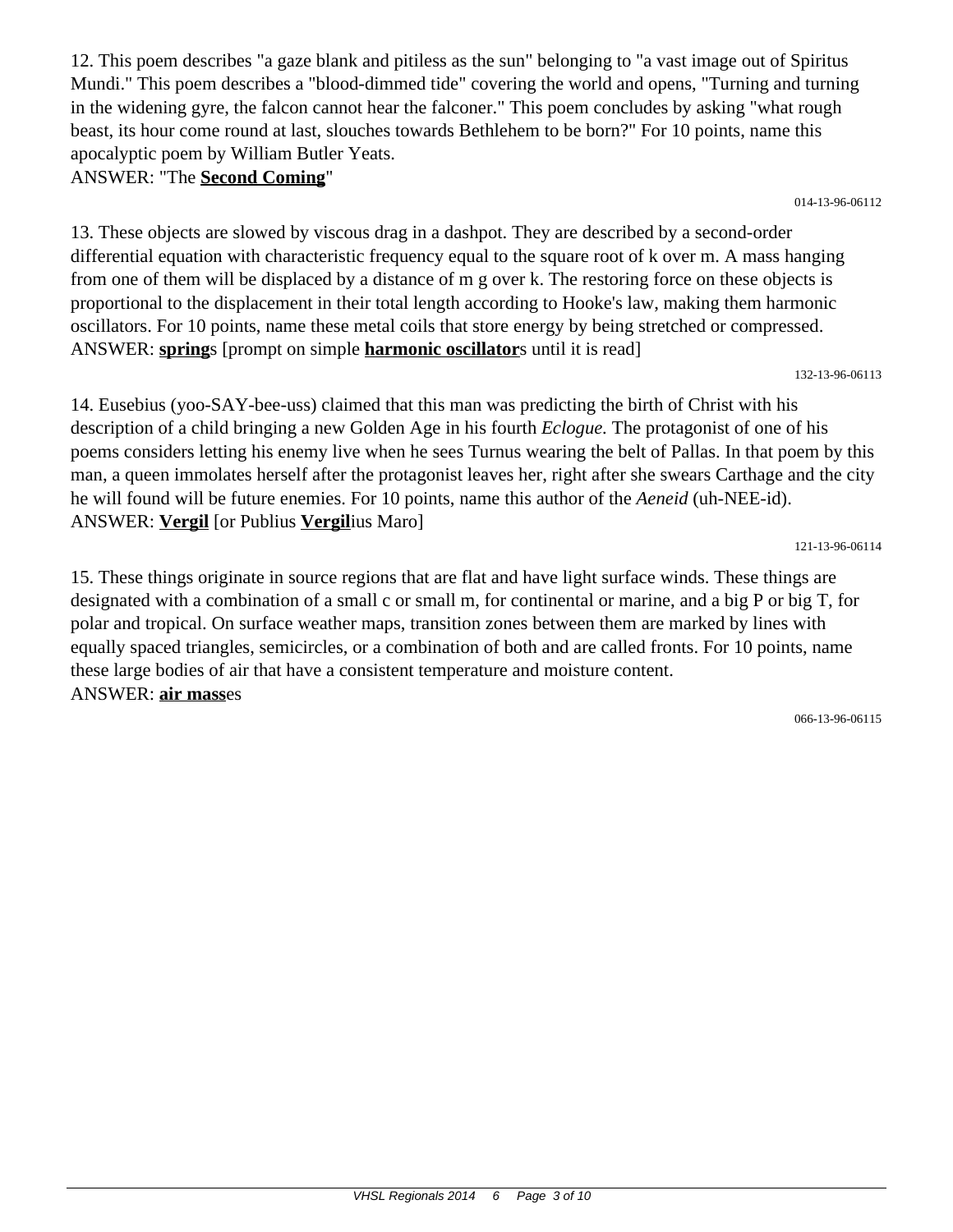

1A. "A Perfect Day for Bananafish" is part of what reclusive author's collection *Nine Stories?* ANSWER: J. D. **Salinger**

1B. Santiago catches a giant marlin which is eaten by sharks in what novella by Ernest Hemingway? ANSWER: *The Old Man and the Sea*

2A. What Charles Dickens novel features such characters as Fagin and the Artful Dodger? ANSWER: *Oliver Twist*

2B. What young outfielder for the Angels has finished second in American League MVP voting for two consecutive years?

## ANSWER: Mike **Trout**

3A. This is a 20-second calculation question. Two trees in a park are 25 feet and 40 feet tall, respectively. When the smaller tree casts a shadow ten feet long, how long of a shadow does the taller tree cast? ANSWER: **16** feet

3B. This is a 20-second calculation question. The variance of a non-uniform data sample is ten times its standard deviation. What is the variance?

## ANSWER: **100**

4A. Millikan's oil drop experiment successfully measured the mass and charge of what particle? ANSWER: **electron**

4B. The Schrödinger equation is most easily solved for an atom of what element, which undergoes fusion via the proton-proton chain in stars?

## ANSWER: **hydrogen**

5A. What rule states that the limit of the ratio of two functions is equal to the ratio of the derivatives of those functions?

ANSWER: **L'Hopital**'s (LOW-pea-tahl's) rule

5B. What "Generalisimo" led Spain from 1939 until his death in 1975 after winning the Spanish Civil War?

ANSWER: Francisco **Franco** y Bahamonde

6A. What ancient civilization's history is divided into an Old Kingdom, Middle Kingdom, and New Kingdom?

# ANSWER: **Egypt**

6B. What artist superimposed the images of two people in his sketch of proportions known as the *Vitruvian Man*?

ANSWER: **Leonardo** da Vinci [or Leonardo **da Vinci**]

7A. What term describes narratives in which the surface characters and events are extended metaphors with a second meaning, as seen in *The Pilgrim's Progress?* ANSWER: **allegory**

7B. What American city has neighborhoods called Bernal Heights, the Castro, Fisherman's Wharf, Haight-Ashbury, and the Tenderloin? ANSWER: **San Francisco**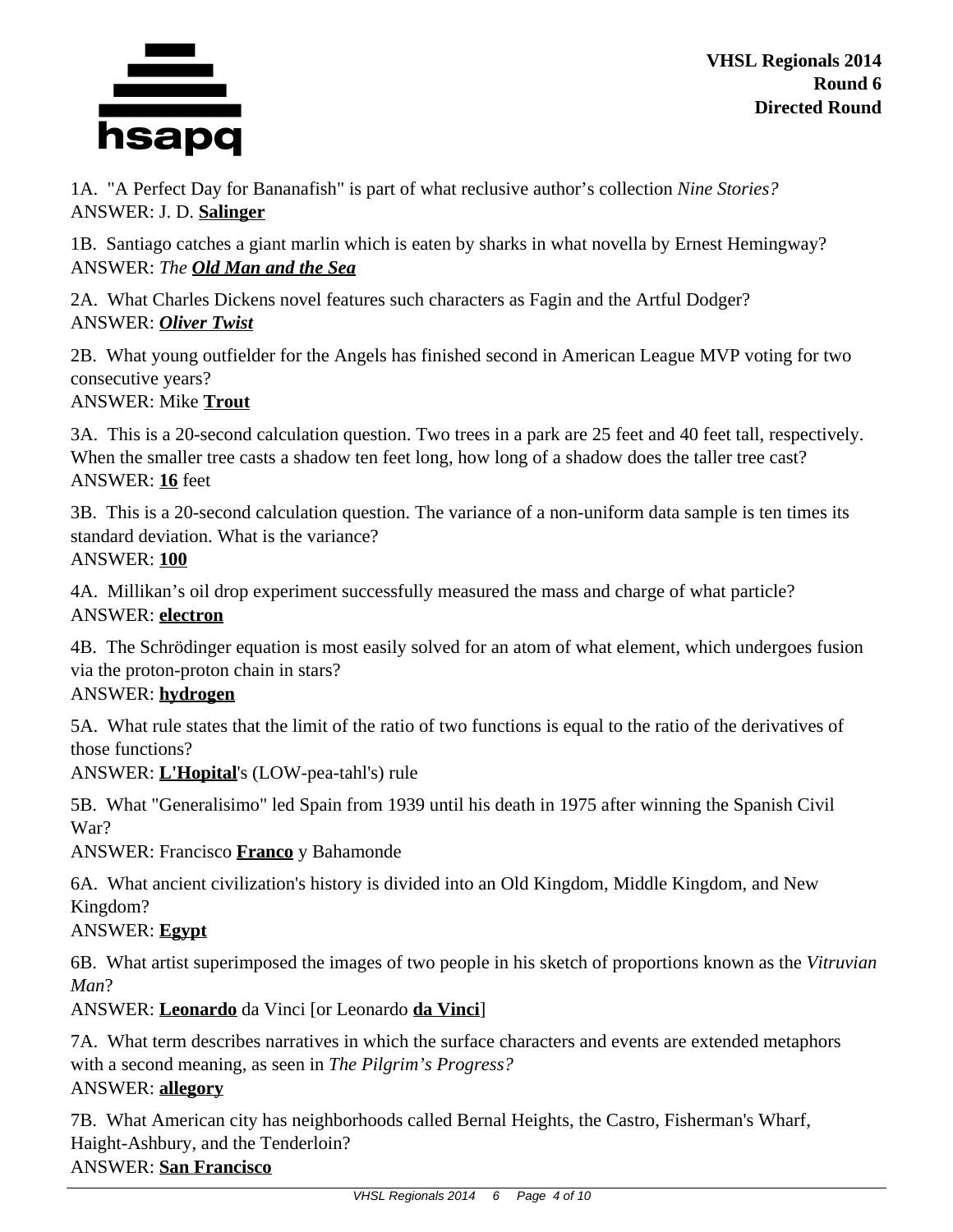8A. What city is the site of the Kennedy Center and of a famous 1939 concert given by Marian Anderson? ANSWER: **Washington** D.C. [or Washington **D.C.**, or the **District of Columbia**]

8B. What 1813 battle, also known as the Battle of the Nations, pitted Napoleon Bonaparte's alliance against Russia, Austria, Prussia, and Sweden? ANSWER: Battle of **Leipzig**

9A. What process in computer science is accomplished using algorithms called "shell," "bubble," and "radix"?

ANSWER: **sort**ing

9B. In 2013, Barack Obama nominated Janet Yellen to replace what departing Chairman of the Federal Reserve?

# ANSWER: Ben **Bernanke**

10A. This is a 30-second calculation question. A 120 degree angle in a triangle is formed by two sides measuring 5 feet and 10 feet. In simplest radical form, what is the length, in feet, of the third side? ANSWER: **5** times the square **root** of **7** [or **5 root 7**]

10B. This is a 30-second calculation question. If  $f(x)$  ["f of x"] equals  $4x+3$  and  $g(x)$  equals  $2x^2 - 5$ , find f composed with g; that is, find f of g of x. ANSWER: **8x<sup>2</sup> - 17**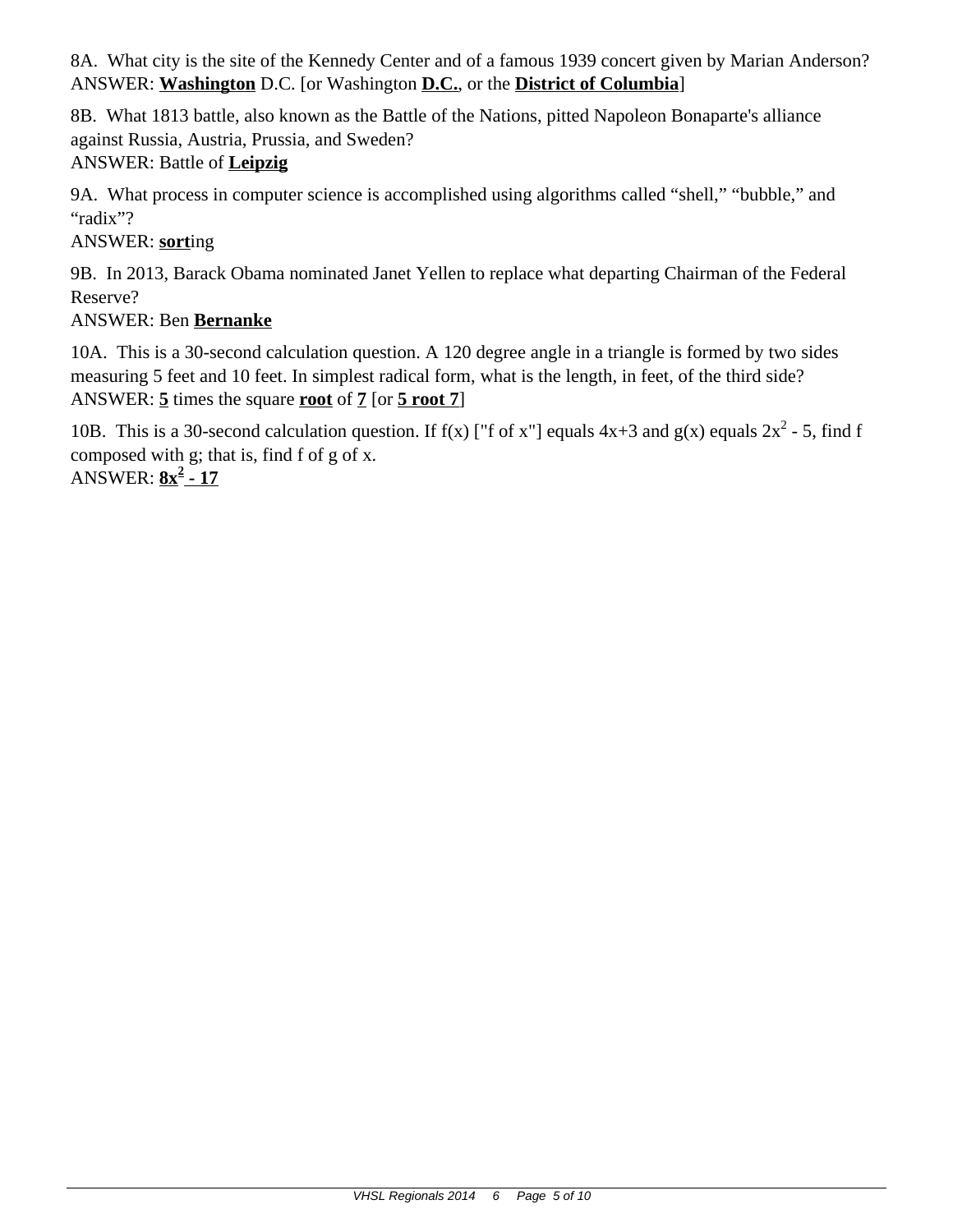

1. A king of this name attempted to divide his kingdom through the Ordinatio Imperii (or-din-AH-tee-oh imp-AIR-ee-ee). Three sons of that king with this name later split up the kingdom by the Treaty of Verdun. This name was held by a king who was captured in the Battle of Fariskur (FAH-riss-kor) and died in Tunisia after starting a second expedition towards the Holy Land. This name belonged to a monarch who led the Seventh and Eighth Crusades and was the only French king to be canonized. For 10 points, identify this name belonging to a French saint and seventeen other French kings. ANSWER: **Louis** [or **Louis** I; or **Louis** IX]

023-13-96-06117

2. As a wind god, he was shown with a mask with two tubes, and he was sometimes identified as the planet Venus. He had a dog-headed companion named Xolotl (shuh-LOT-ul) who descended into Mictlan to gather the bones of the dead. He was the god of the morning and evening star. One of this god's personalites was known as Ehecatl (eh-heh-COT-ul). This god's rival was Tezcatlipoca (tez-CAT-lee-POE-kuh), and he was exiled on a raft made of snakes. For 10 points, name this feathered serpent god of Aztec mythology.

ANSWER: **Quetzalcoatl**

030-13-96-06118

3. This party was blamed for a riot in Bath, Maine, and the related tarring and feathering of John Bapst. One of its Vice-Presidential nominees was the nephew of Andrew Jackson. This party contained many members from the Order of the Star Spangled Banner. This third party nominated Millard Fillmore for the Presidency in 1856, and its colloquial name refers to how its mostly anti-German and Irish members were supposed to deny being in this party. For 10 points, name this anti-Catholic, nativist political party in the 1850s.

ANSWER: **Know Nothing** Party [or Native **American** Party]

052-13-96-06119

4. The sixth holder of this office was prophesied to take power after his mother saw a ring of flames around his head. Another of these people sent the Horatii brothers to duel the Curiatii (COO-ree-AH-tee-ee) to resolve a war with Alba Longa. The seventh and last of these people was overthrown by Lucius Junius Brutus after his son committed the rape of Lucretia. For 10 points, identify this office held by seven legendary men, the first of whom was Remus's twin Romulus.

ANSWER: **King**s of **Rome** [or **Roman kings**, etc.; prompt on partial answer]

019-13-96-06120

5. Thomas Graham is considered the inventor of this procedure. In injured patients, the indications for this procedure are summarized with the handy mnemonic AEIOU, and more chronic indications include a low GFR. A variant of this procedure is run through the peritoneal cavity. In general, this procedure uses a solution rich in bicarbonate, potassium, and calcium and removes creatinine and urea in the blood through a semipermeable membrane. For 10 points, name this procedure in which a large machine is used to replace the function of a kidney.

ANSWER: **dialysis** [or word forms]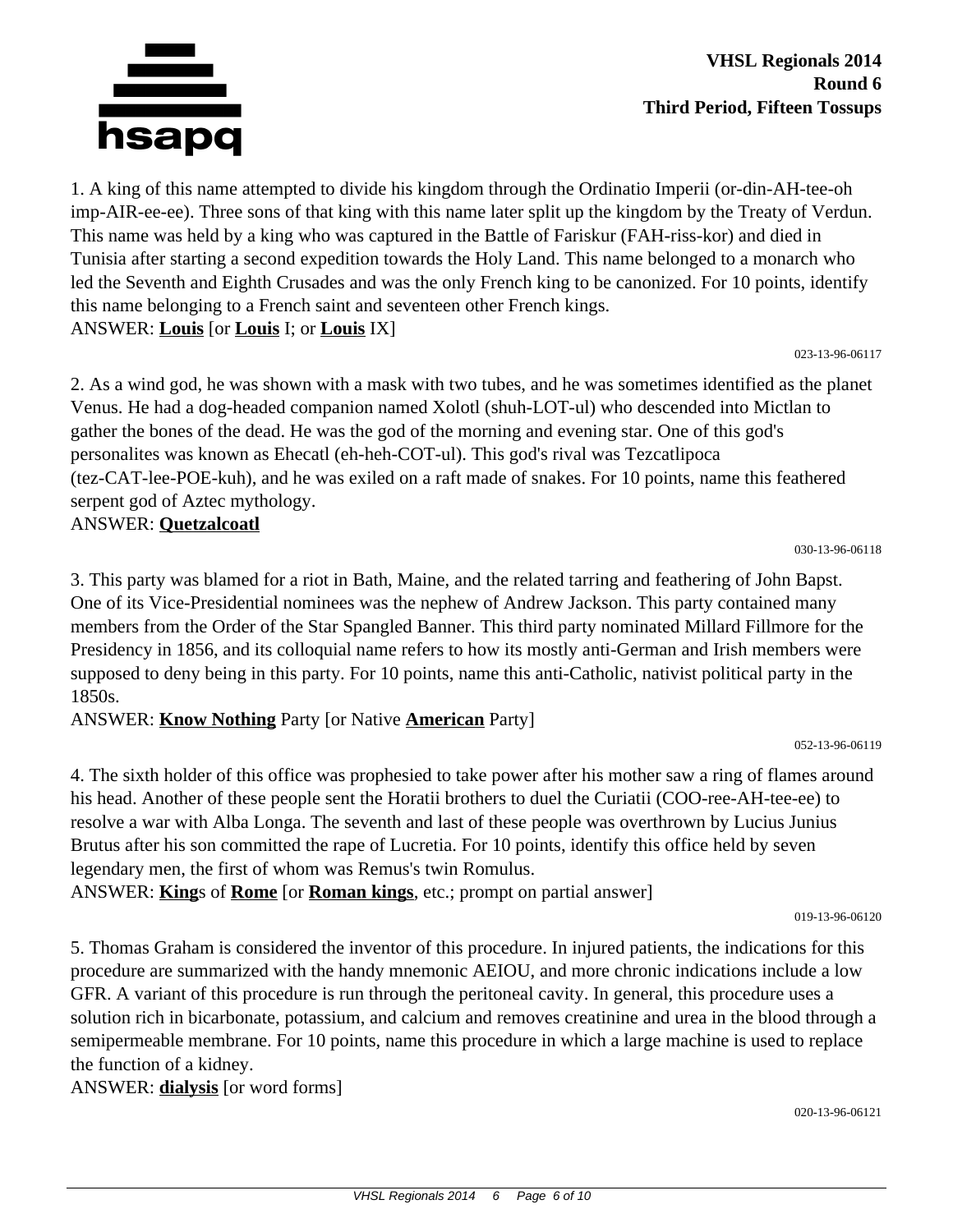6. At a meeting after this event, Rose Schneiderman said she would be a traitor to those who died if she tried "to talk good fellowship." This event prompted the formation of a safety committee chaired by Frances Perkins, which proposed a fifty-four-hour work week, a proposal welcomed by Tammany Hall head Al Smith. After it was revealed that the stairs and exits had been locked by the owners during this incident, unions such as the International Ladies Garment Workers Union fought for improved labor conditions. For 10 points, name this deadly 1911 fire in a New York City factory. ANSWER: **Triangle Shirtwaist** Factory fire

7. The Grandfather geyser field is located in this region. The Very Large Telescope is located in the Paranal (pah-rah-NAHL) Observatory in this region. The few mammal species native to this area include a variety of grey fox, Darwin's leaf-eared mice, and the viscacha (vees-CAH-chuh). Owing to El Nino, the southern portion of this desert annually flowers between September and November. This desert is rich in copper and nitrate deposits, the latter of which sparked the War of the Pacific. For 10 points, name this driest hot desert in the world, located to the west of the Andes.

### ANSWER: **Atacama** Desert

8. This scientist was the doctoral advisor for Urey (YUR-ee) when he discovered deuterium. Earlier, this scientist synthesized pure deuterium oxide, or heavy water. This man names a class of compounds that activate the Friedel-Crafts reactions and include boron trifluoride and aluminum trichloride. This man, who coined the term "photon," devised a representation of bonds within molecules by using either lines or dots to indicate pairs of electrons. For 10 points, name this scientist who classified acids as electron pair acceptors.

ANSWER: Gilbert Newton **Lewis**

9. A woman in this play listens to a recording of the Varsouviana that always ends with a gunshot, reminding her of the suicide of her closeted gay husband, Allan Grey. This play is set in the Elysian Fields, where a woman recently arrived from Laurel enters into a relationship with Mitch. In this play, a Southern aristocrat who has lost her plantation, Belle Reve, is disgusted to find her sister Stella married to a "brute." For 10 points, name this Tennessee Williams play about Blanche DuBois's conflicts with Stanley Kowalski. ANSWER: *A Streetcar Named Desire*

080-13-96-06125

10. Along with gap genes, which set the boundaries of these things, and pair-rule genes, genes named for and controlling the polarity of these things help define the *Drosophila* embryo. In leeches, these things each receive a set number of cells from five lineages of teleoblast cells. A phylum defined by having these things includes the classes Polychaeta (pah-lee-KITE-uh) and Oligochaeta (ah-lee-goh-KITE-uh) and has two parapodia and the same set of organs in each of them. For 10 points, name these repeating units of an organism's anatomy, which annelids possess. ANSWER: **segment**s

048-13-96-06126

#### 239-13-96-06124

#### 052-13-96-06122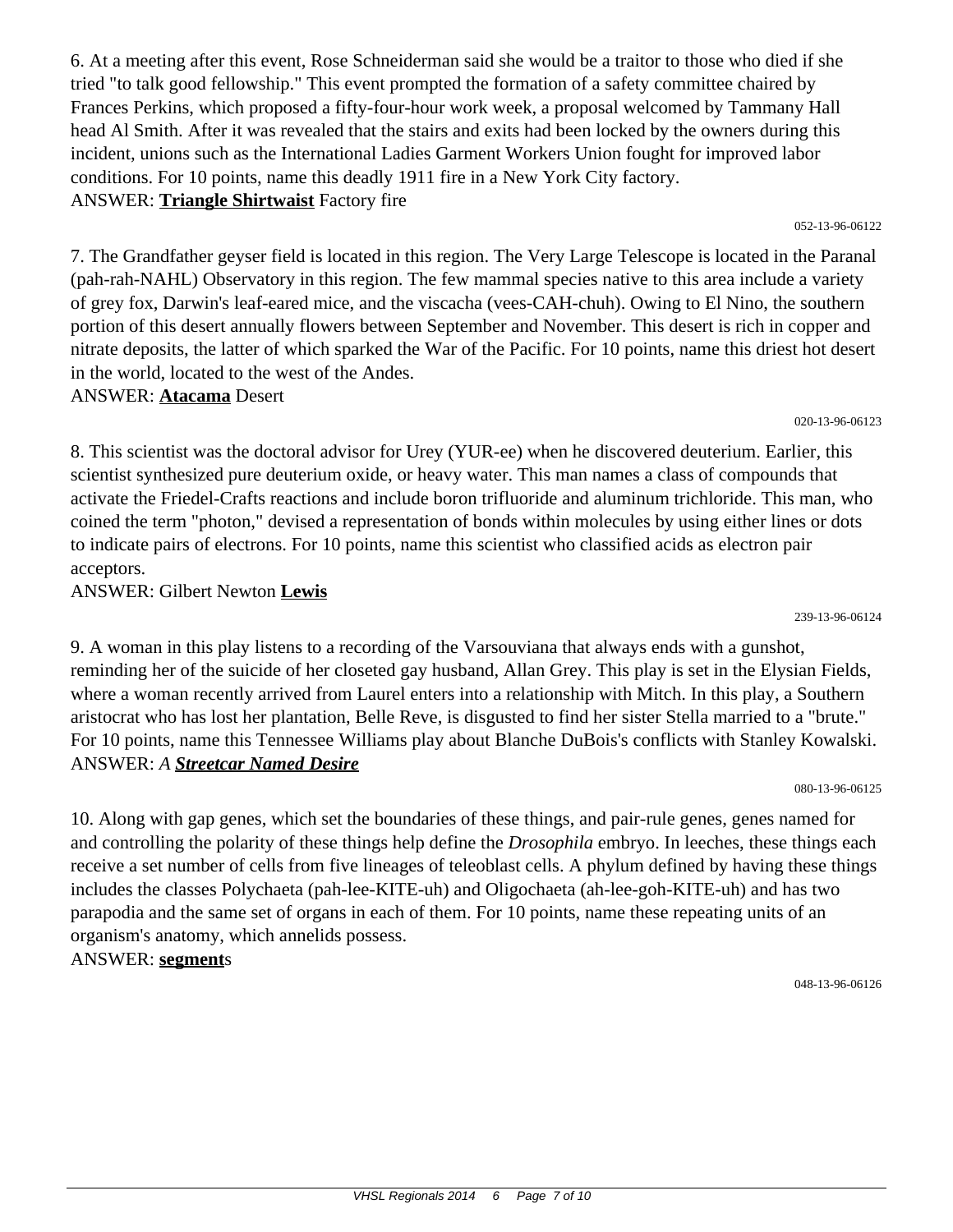11. In October 2013, it was announced that this gaming console, running on the Orbis operating system, would cost nearly two thousand dollars in Brazil. Exclusive launch titles for this console included one in which collecting relics unlocks different versions of the title character named Knack, as well as the first person shooter *Killzone: Shadow Fall.* The DualShock controller for this console comes with a "share" button for uploading videos or screenshots. For 10 points, name this gaming console released in 2013 that is produced by Sony and is a rival of the Wii U and the Xbox One.

ANSWER: **Playstation 4** [or **PS4**; do not accept or prompt on "Playstation"]

12. The second item on this list is "samudaya" (sah-moo-DIE-uh), which is later elucidated to include killing, lying, stealing, and other forms of "attachment." This list begins with "dukkha" (DOO-kuh) and ends with "magga." These tenets were revealed at Sarnath and are recorded in the text *The Setting in Motion of the Wheel of Dharma,* and they constituted the first sermon given after the enlightenment under the Bodhi tree. The last of these beliefs says that the Eightfold Path is the way to reach nirvana. For 10 points, identify this set of core beliefs of Buddhism.

ANSWER: **Four Noble Truths** [or **Chattari-ariya-saccani**; or **Chatvari-arya-satyani**]

019-13-96-06128

13. By Classical times, the rarely seen imperative mood of this tense was used chiefly to write wide-ranging rules in legal documents. In the third conjugation, the indicative active form of this tense is created by removing "E-R-E" from the second principal part and adding "-am," (AHM) "-es," (ACE) "-et," (ATE) "-emus," (AIM-us) "-etis," (ATE-iss) "-ent" endings. In first and second conjugation, it ends with "bo," "bis," "bit," "bimus," "bitis," or "bunt." For 10 points, identify this Latin verb tense used to indicate actions that will be in progress after the present time.

ANSWER: Latin **future** tense [do not accept "future perfect"]

019-13-96-06129

14. This country's Dynamo Stadium has been the locus of protests, and several unofficial gangs known as "titushki" have attacked political opponents here. The Pravy Sektor is an extreme nationalist group in this country that opposes closer ties with Europe. Government restrictions on demonstrations in this country have been defied with mass demonstrations in the Maidan (my-DON). This country's prime minister is Mykola Azarov, and its current president is Viktor Yanukovych. For 10 points, name this country that has seen mass protests in its capital city of Kiev. ANSWER: **Ukraine**

030-13-96-06130

15. This compound is a byproduct in the production of the soda ash in the LeBlanc process, which is subsequently removed through the Deacon process. Ethylene and this compound are reacted to form the monomer in PVC. An older name for this compound is muriatic acid. A solution of this compound and nitric acid can dissolve gold and platinum. Gastrin stimulates this compound's secretion in the body. For 10 points, identify this acid found naturally in the stomach that has formula H Cl. ANSWER: **hydrochloric** acid [or **H Cl** until it is read; or **muriatic acid** until is read]

239-13-96-06131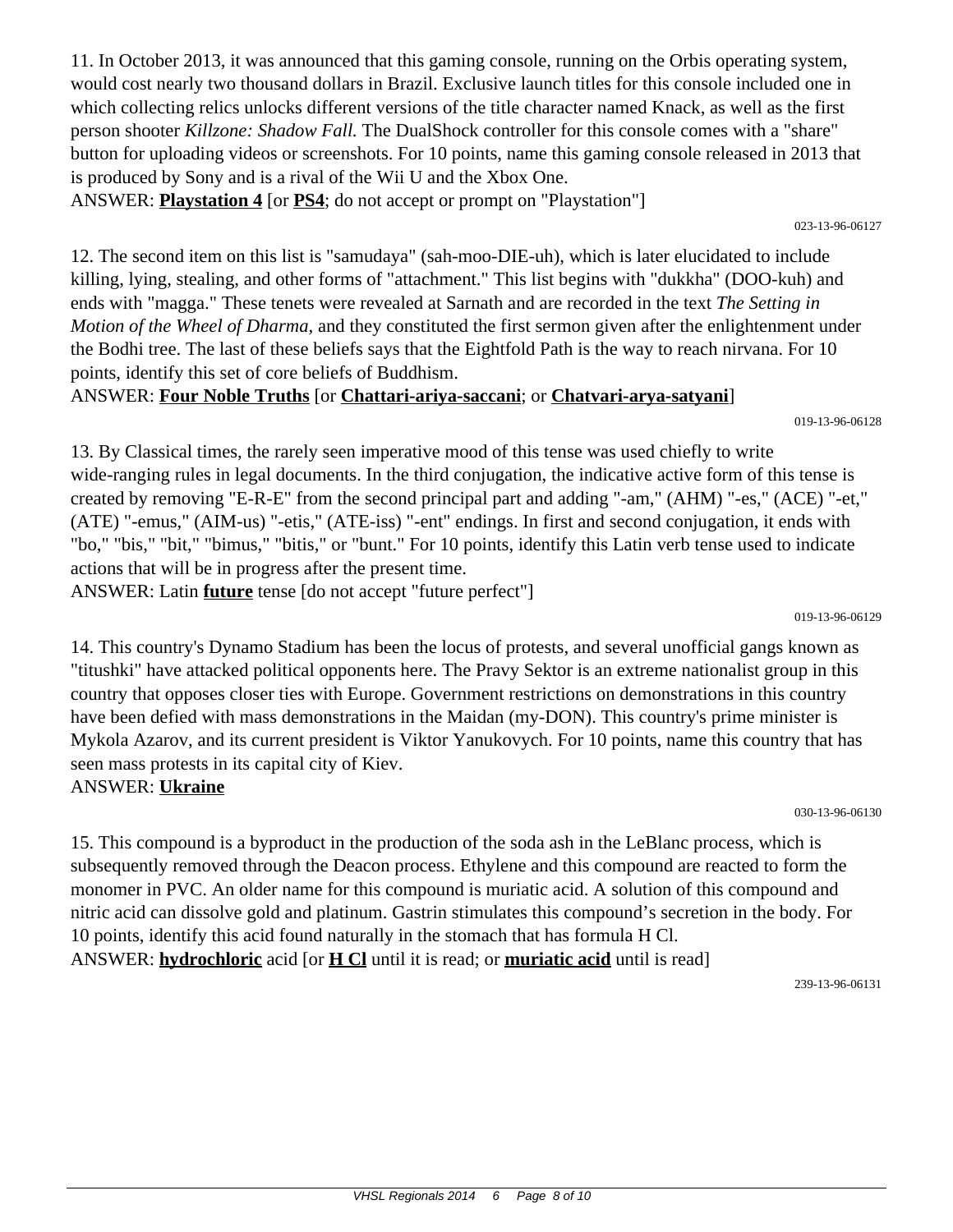

1. The losing candidate in this election had reportedly sent the "cipher dispatches" offering bribes. That losing candidate in this election had fought the Canal Ring as a reformist governor of New York. After this election, Justice Joseph Bradley replaced David Davis as the ostensibly nonpartisan member of a commission. To resolve this election, Republicans agreed to end Reconstruction to receive disputed electoral votes. For 10 points, name this Presidential election in which Samuel Tilden received more popular votes but still lost to Rutherford B. Hayes. ANSWER: United States Presidential election of **1876**

052-13-96-06132

2. In a short story by this writer, townspeople trying to win forty thousand dollars of gold claim that Barclay Goodson told a gambler to "Go, and reform." This author wrote a novel in which nineteenth-century mechanic Hank Morgan predicts an eclipse to take over Camelot. This author of "The Man That Corrupted Hadleyburg" and *A Connecticut Yankee in King Arthur's Court* also created a rascal who floats down the Mississippi with the slave Jim. For 10 points, name this American author who created Huckleberry Finn and Tom Sawyer.

ANSWER: Mark **Twain** [or Samuel Langhorne **Clemens**]

080-13-96-06133

3. This poet defined "true wit" as "nature to advantage dressed: what oft was thought, but ne'er so well expressed." His *An Essay on Man* and *An Essay on Criticism* display his mastery of the heroic couplet. His most famous poem describes the Baron's theft of the title entity from Belinda with the aid of his scissors. For 10 points, name this epigrammatic eighteenth-century poet of the mock-epic *The Rape of the Lock.* ANSWER: Alexander **Pope**

014-13-96-06134

4. The system described by this set of statements has a conserved quantity called the Laplace-Runge-Lenz vector. One of these statements holds that a body's areal velocity is constant, while another relates the square of the sidereal period to the cube of an ellipse's semimajor axis. Isaac Newton used calculus to rigorously prove these laws, which were based on examinations of data taken by Tycho Brahe. For 10 points, identify this set of three laws, named for a German astronomer, that describe how planets move. ANSWER: **Kepler**'s laws of planetary motion

132-13-96-06135

5. The Grotthuss mechanism explains how this particle can move quickly in aqueous solutions, called this particle's "mobility". This particle is predicted to decay in ten to the thirty six years, and the simplest form of NMR spectroscopy is named for this particle. The existence of this charged particle was shown by Rutherford's gold foil experiment. The Bronsted-Lowry definition of an acid is a molecule's ability to donate one of these particles. For 10 points, identify this positively charged particle found in the nucleus. ANSWER: **proton** [or **protium**; or **H**<sub> $\pm$ </sub>; or **positively charged hydrogen**; prompt on **hydrogen**]

239-13-96-06136

This is a calculation question. Between which two values of y is the graph of "y equals four times cosine of x, minus 5" bounded?

ANSWER: **-9 and -1** [or **-1 and -9**]